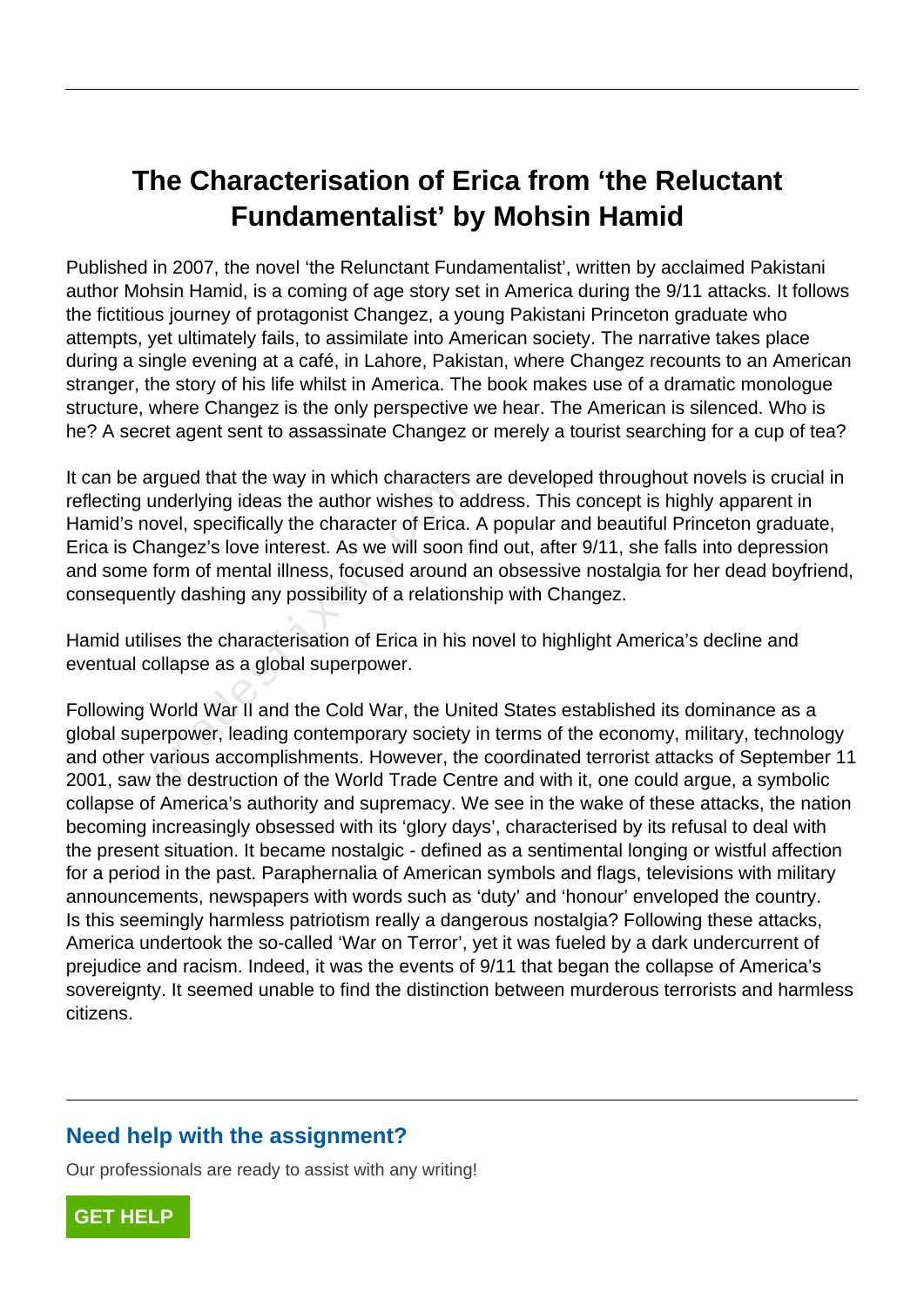It is no coincidence that 'Erica' is contained in the word 'America'. She symbolically represents the nation and her development as a character throughout the novel is deliberately paralleled with that of America. Like America's unquestioned dominance after World War II, Erica is shown in the early chapters of the book as flawless, an embodiment of the perfect female. She is intelligent, studying and graduating from Princeton University and an avid writer, currently in the process of publishing her first novel. She is also wealthy, living in a 'prestigious' apartment in New York, regularly attending parties and going on holidays in The Hamptons. When Changez first meets her on a Princeton graduation Greek holiday, he describes her in chapter 2 as 'stunningly regal' and makes many observations about her during this time. Perhaps one of the most insightful comments about Erica and gives us a true discernment of her character was again in chapter 2 where Changez says 'she had told me that she hated to be alone, and I came to notice that she rarely was. She attracted people to her; she had presence, an uncommon magnetism.' Then he compares her to a lioness – 'strong, sleek and invariably surrounded by pride.' These four characteristics that Erica embodies early in the novel – beauty, intelligence, wealth and popularity – is akin to America prior to the 9/11 attacks.

Upon returning to America as star-crossed lovers and enjoying time together, Changez also learns of Erica's now dead-boyfriend Chris, who died a year ago from lung cancer. Despite this, Erica had moved on, ready for a new relationship, which was apparent with Changez during the novel's early stages. However following 9/11, the situation changed drastically for both Erica and Changez. Erica, for a reason currently unbeknownst to Changez, becomes increasingly obsessed with Chris, talking more and more about their past experiences together: Their childhood, their first kiss, their dates together. As Changez described her in chapter 6: 'like so many others after the attack, she appeared deeply anxious. The destruction of the World Trade Centre had, as she had said, churned up old thoughts that had settled to sediment to the bottom of a pond; now the waters of her mind were murky with what previously had been ignored.' Eventually, it gets to a point where Changez becomes aware of the danger of embarking upon a serious relationship with Erica, and felt in 'the strength of her ongoing attachment to Chris' a rival and feels he can 'never compete' against it, albeit a 'dead one.' ring to America as star-crossed lovers<br>
irica's now dead-boyfriend Chris, who of<br>
moved on, ready for a new relationship<br>
rly stages. However following 9/11, the<br>
gez. Erica, for a reason currently unbek<br>
with Chris, talki

Whilst Erica and Changez still went out together, their experience had changed. He notices she often seems 'utterly detached, lost in a world of her own.' Her eyes were constantly turned inward and any remarks made by her friends registered only indirectly on her face. She was struggling against a current that pulled her within herself.

It was inchapter 7, however, that we begin to see the repercussions of such obsession with the past. After returning from a night out together, Changez attempts to achieve intimacy with Erica. He fails, Erica's body denying his own, as a direct result of her addiction to Chris. Then, Changez whispers to her 'then pretend, pretend I am Chris'. He recounts to the American 'it was if though we were under a spell, transported to a world where I was Chris and she was with

#### **Need help with the assignment?**

Our professionals are ready to assist with any writing!

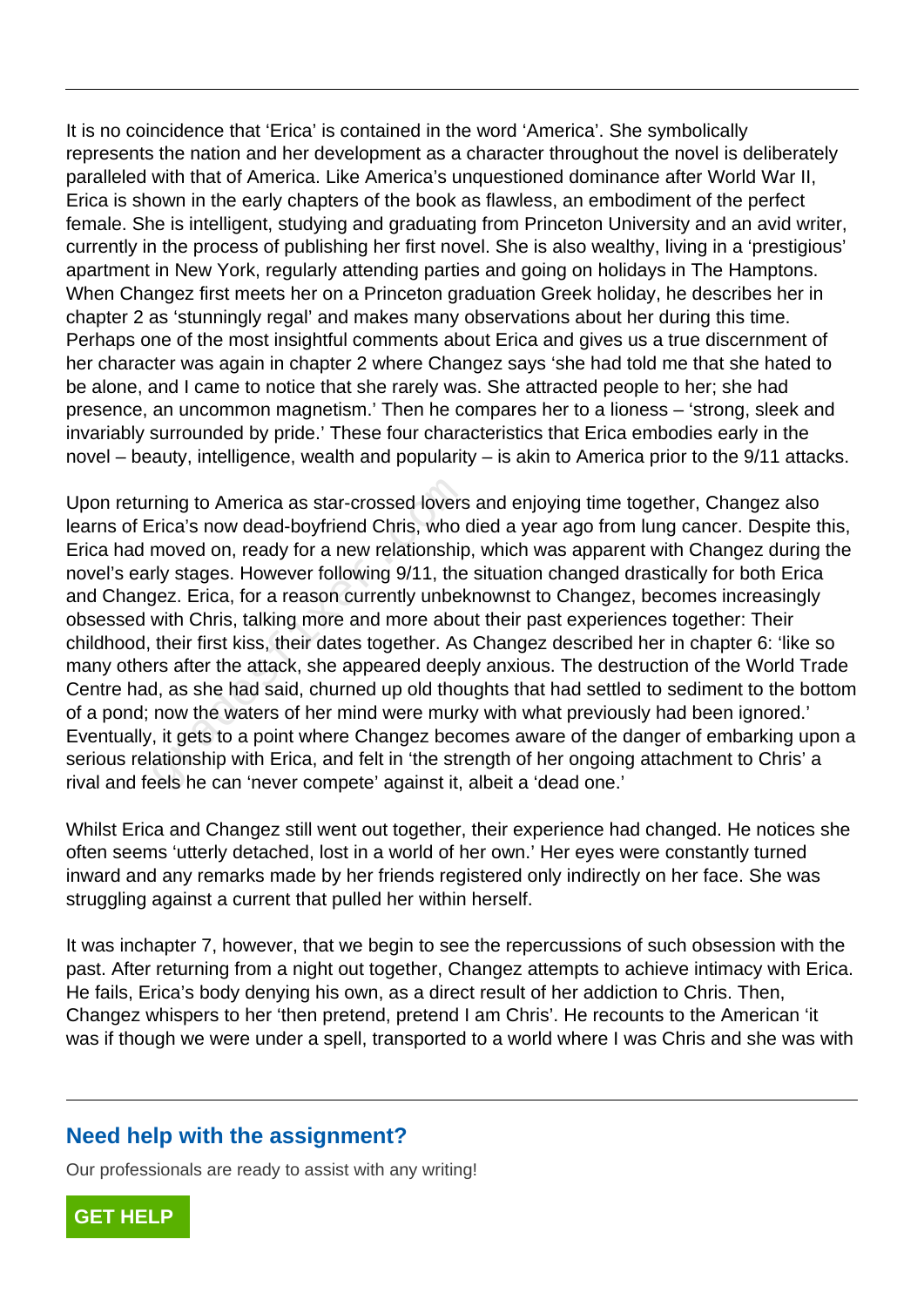Chris, and we made love with a physical intimacy that Erica and I had never enjoyed.' Changez pretending to be Chris in order for love to be made is a clever metaphor for the way that Changez must pretend to be someone he isn't in order to escape America's racism following 9/11. This is also synonymous with the Muslim population of America. Their culture was under attack and had to masquerade their religion to avoid the prejudice.

Soon after, Changez's relationship with Erica rapidly declines and she is admitted into a mental clinic to help with her illness. All attempts made by Changez to communicate with Erica were unavailing and at this point in the novel, he does not know what is happing with Erica, but understands that she needs someone that he, even by consenting to play the part of a man not himself, is unable to give her. As Changez explained it 'she was disappearing into a powerful nostalgia, one from which only she could choose whether or not to return' from. She found happiness in solitude, of the past, something which the present cannot give her.

As already discussed, much like Erica, America also fell into a dangerous patriotism succeeding 9/11 and Changez, during this turbulent stage of his relationship with Erica, found this out for himself. He describes in chapter 8, there was something 'undeniably retro' about the country's flags and uniforms. He had always thought of America as a nation that looks forward, but for the first time, he was 'struck back' by its determination to look back, clearing longing for a time of unquestioned dominance, safety and moral certainty. Even Changez compared living in New York to like living in a film about the Second World War. He often found himself staring at a movie set that ought to be viewed in grainy black and white, as opposed to high definition colour. It becomes apparent that they were scrambling to don the costumes of another era, no doubt from more than 50 years ago. Enarigez, during this turbulent stage of<br>a describes in chapter 8, there was soruniforms. He had always thought of Am<br>ne was 'struck back' by its determinatio<br>ned dominance, safety and moral certa<br>a living in a film about

After abstaining contact with Erica for several months, he decides to visit her at the clinic. However upon arriving, the nurse sadly informs him that Erica had disappeared two weeks ago. She is presumed dead by suicide, a tragic end.

Erica's last act is again paralleled with what was happening with America at the time. Unlike before in the novel, when America was consumed with pride and patriotism, at this point, this patriotism had turned violent, the start of America's disillusionment from reality. Changez, his beard once invisible to Americans, is now subject to verbal abuse by complete strangers. Even he describes himself in chapter 9 'It is remarkable, given its physical insignificance - it is only a hairstyle, after all - the impact a beard worn by a man of my complexion has on your fellow countrymen.'

He is detained and questioned at an airport by a bigoted customs official, whilst his white work colleagues simply leave. He is called an Arab and harassed on the street, even though he is Pakistani. Even at his company, Underwood Samson, where he was once a promising

## **Need help with the assignment?**

Our professionals are ready to assist with any writing!